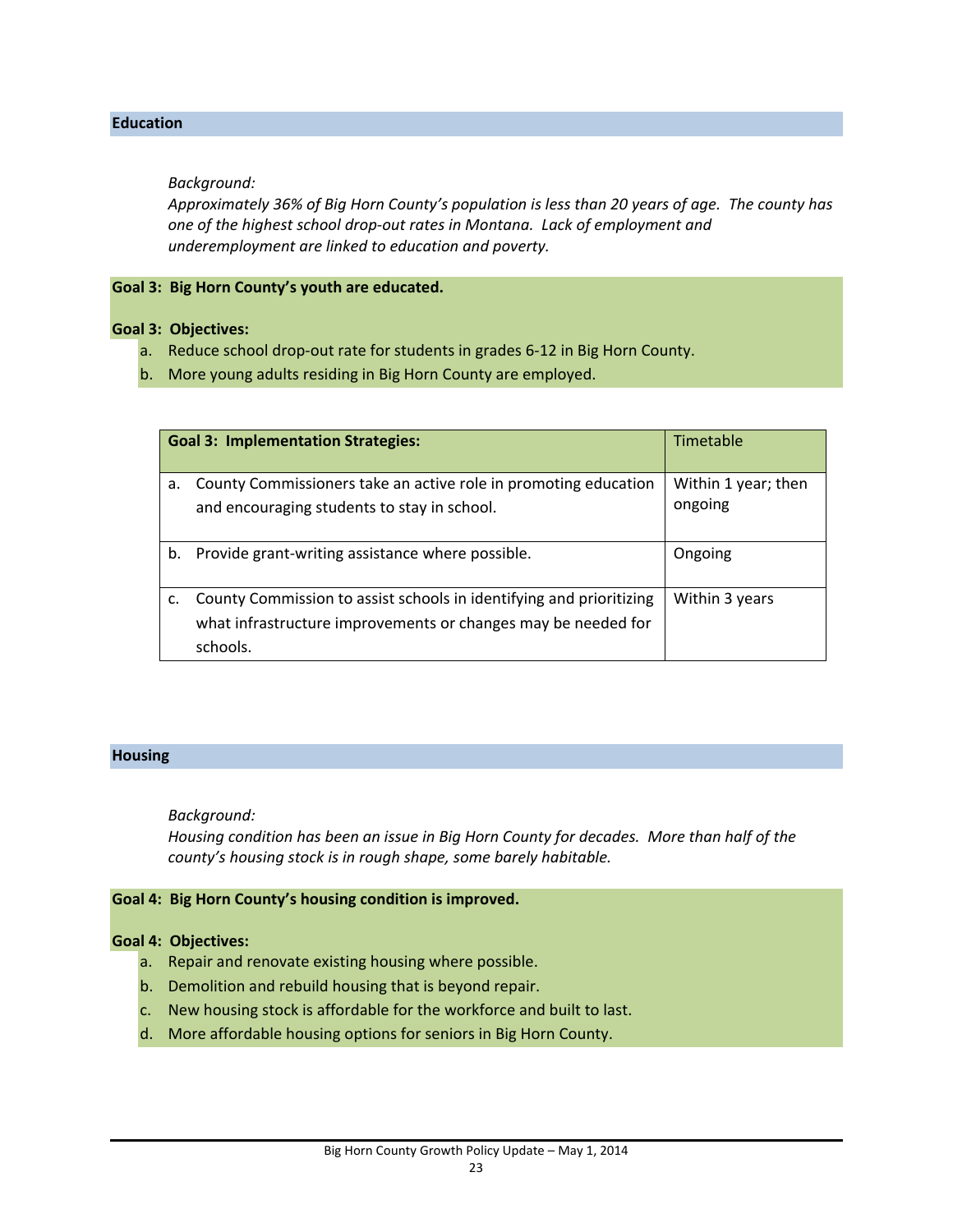|    | <b>Goal 4: Implementation Strategies:</b>                                                                                                                                                                  | Timetable                      |
|----|------------------------------------------------------------------------------------------------------------------------------------------------------------------------------------------------------------|--------------------------------|
|    | County Commissioners take an active role in promoting<br>а.<br>housing improvements and senior housing, and initiate steps<br>for a county-wide housing needs assessment and planning for<br>improvements. | Within 1 year; then<br>ongoing |
| b. | Provide grant-writing assistance where possible.                                                                                                                                                           | Ongoing                        |
| c. | Provide links on county web-site to housing information and<br>assistance.                                                                                                                                 | Within 2 years                 |

#### **Land Use**

## *Background:*

*Big Horn County's subdivision regulations need updating to comply with provisions of state law, as changes have been made to the law since 2006. The sanitation regulations also need an update, and local provisions for the review of parcels 20‐160 acres, which are exempted from DEQ review but are required to be reviewed locally. The floodplain regulations also need an update, but this is a lesser priority because the county follows provisions of state law when reviewing development in the floodplain. When updating the floodplain regulations, the county should consider impacts of new development in flood‐prone areas, as described in this growth policy and the 2013 Pre‐Disaster Mitigation Plan.*

*Gravel operations, wind farms, and cell towers came up several times in the course of planning board discussion as they prepared this growth policy. Work camps might be needed for housing workers on major construction projects, such as coal mine expansion or the water distribution system (per the Crow Tribe Water Rights Settlement and Compact). The need to provide mechanisms to reduce conflicts between gravel operations, wind farms, cell towers, work camps and other existing uses is a future possibility.*

*Issues of gravel pits for nearby residents include noise, light pollution (if working at night), dust, heavy truck traffic, etc. that reduce property values and increase risk to health and safety. Wind farms can also affect nearby residential property values by affecting surrounding scenic quality and noise. They also affect wildlife populations, particularly birds. Cell towers create visual issues. Gravel operations, wind farms, and cell towers have all been the subject of conflict and litigation between developers and nearby landowners in Montana and other parts of the country. Work camps increase traffic on the roads, noise and light for nearby neighbors. The*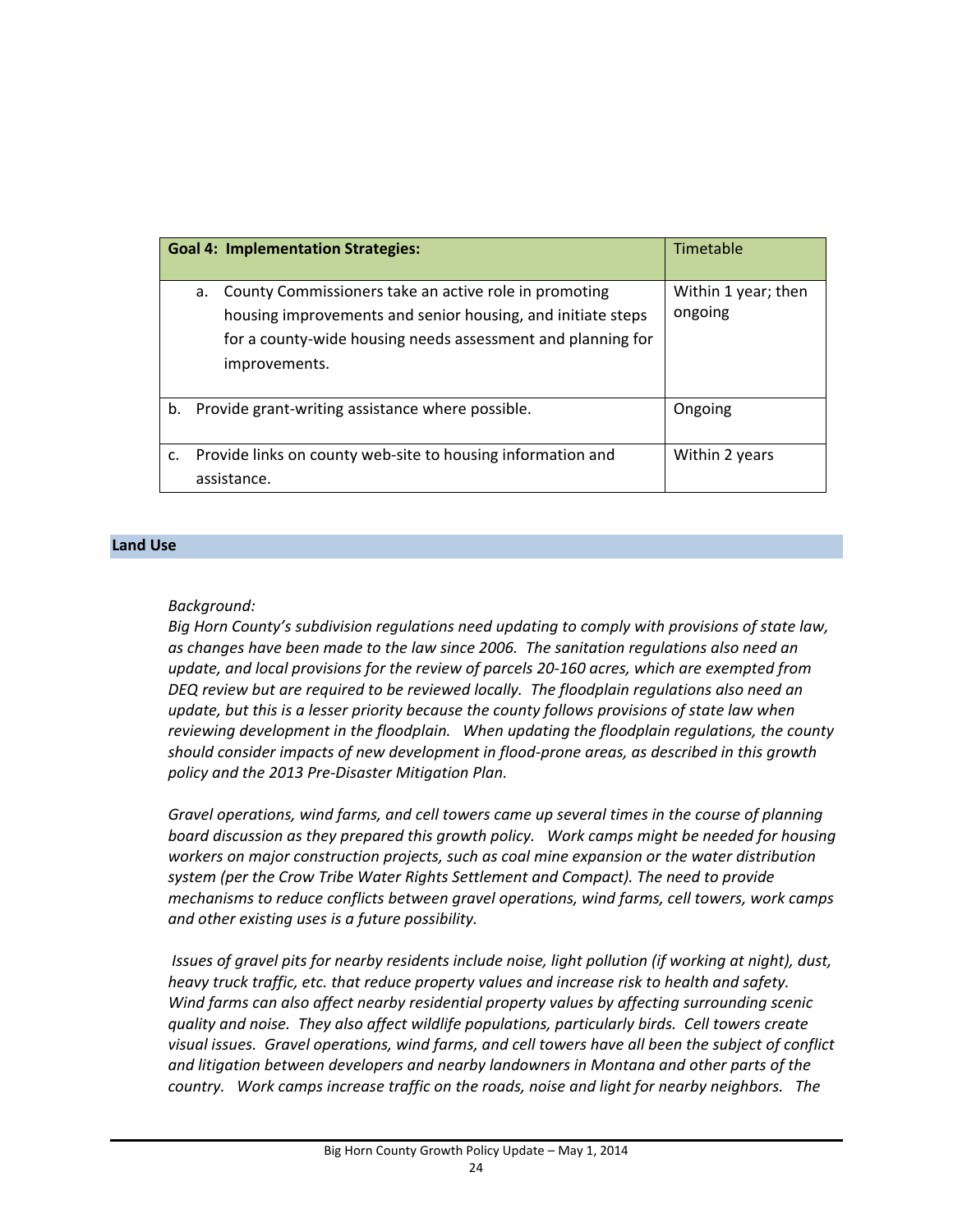ability to regulate these uses is limited by a number of state and/or federal laws that protect the *rights of the developer. Local regulations must comply with state and federal laws. Local regulations cannot generally ban the development of gravel operations, wind farms, and cell towers in a jurisdiction, but they can establish guidelines for how they may be developed. Local regulations can also be developed to manage the effects of work camps. In order to establish guidelines under local regulations, however, state law requires that the growth policy set the framework. Including a strategy in the growth policy for this purpose does not create defacto regulation (the growth policy is entirely non‐regulatory, a requirement of state law). Nor does including a strategy in the growth policy require the county to establish new regulations. If regulations were adopted, the authority would be that under 76‐3‐201, MCA, et.seq,. It is suggested that the regulations could be county‐wide as conditional use permits, setting parameters for how development is to occur. An example is the ordinance passed by Richland County to address work‐camps. The ordinance was developed as a template by the Montana Department of Commerce – Community Technical Assistance Program.*

## **GOAL 5:**

**Big Horn County has the means to provide for compatibility of land uses with consideration of public health and safety, provision of adequate infrastructure, and character of surrounding area.**

## **Goal 5: Objectives:**

- a. Big Horn County has the regulations that are required by state law (e.g., subdivision, sanitation, and floodplain) and these regulations conform to law.
- b. If the need arises, Big Horn County has the ability to adopt regulations for gravel operations, windfarms, cell towers and work‐camps.
- c. Any new regulation will include public review prior to adoption.

| <b>Goal 5: Implementation Strategies:</b> |                                                                                                                                                                                                                                                                   | <b>Timetable</b>       |
|-------------------------------------------|-------------------------------------------------------------------------------------------------------------------------------------------------------------------------------------------------------------------------------------------------------------------|------------------------|
| a.                                        | Update Big Horn County subdivision, sanitation, and floodplain<br>regulations, beginning with subdivision regulations.                                                                                                                                            | Initiate within 1 year |
| b.                                        | Incorporate the provisions of this growth policy regarding<br>subdivisions (as included below) into the subdivision regulations.                                                                                                                                  | Within 1 year          |
| c.                                        | As need arises, Big Horn County to consider new regulations for<br>gravel operations, wind farms, cell towers, and work-camps.<br>Process for adopting the regulations would include public review<br>per requirements of state law under 76-3-201, MCA, et. seq. | As needed              |
| d.                                        | Any new regulation will include public review prior to adoption.                                                                                                                                                                                                  | Ongoing policy         |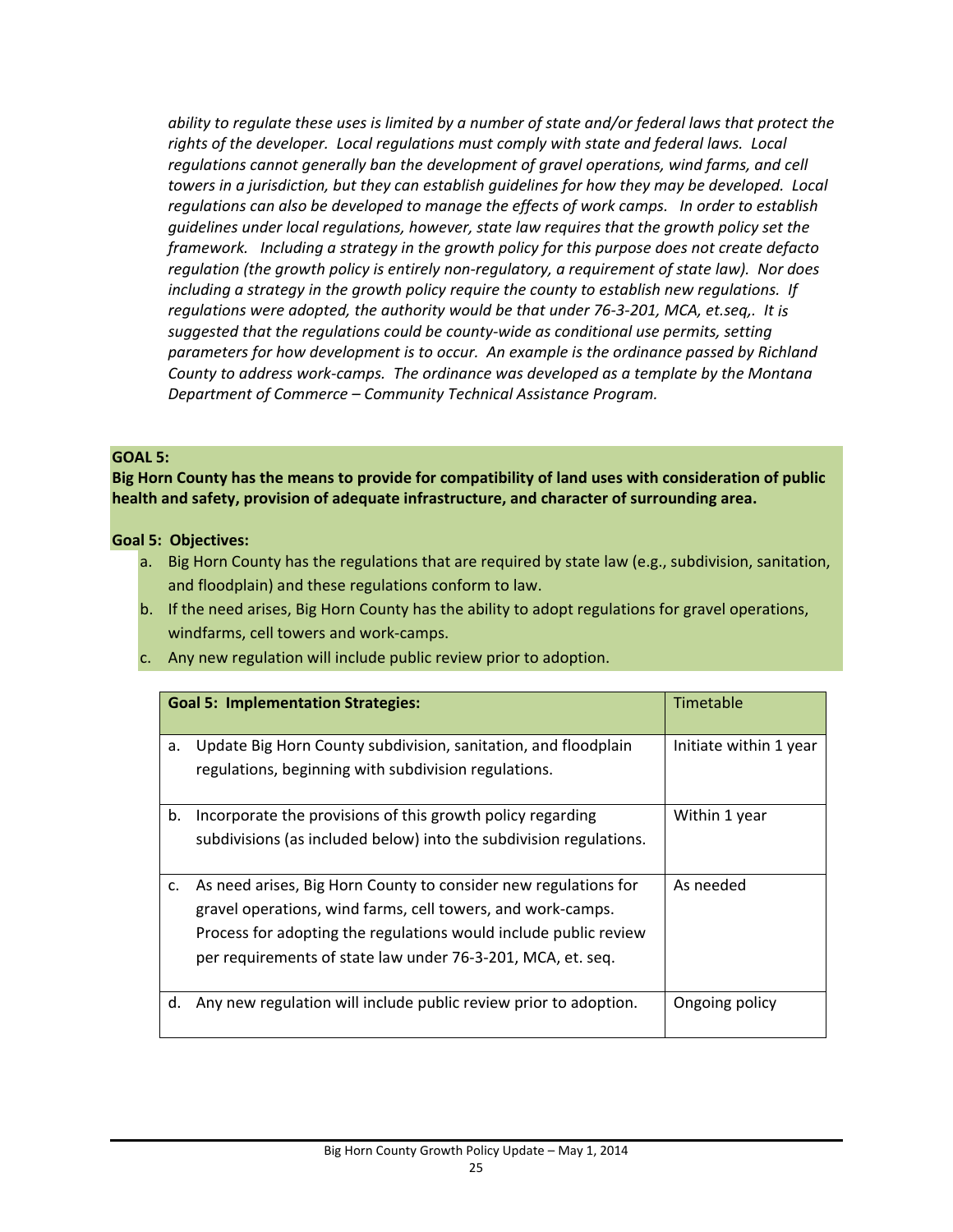## **4.4 SUBDIVISION REGULATIONS**

### **Subdivision Review Criteria**

## **Criteria Definition**

State law requires that subdivisions be reviewed against their effects on six criteria: agriculture, agricultural water user facilities, natural environment, wildlife and wildlife habitat, local services and public health and safety. This section clarifies how the county defines those criteria.

**Agriculture:** The use of the land for grazing and cropping to produce food, feed, and fiber commodities. Examples may include: cultivation and tillage of the soil; dairying; growing and harvesting of agricultural or horticultural commodities; and the raising of livestock, bees, fur‐bearing animals, or poultry.

**Agricultural water user facilities:** Facilities that provide water or drainage for the production of agricultural products on agricultural land including, but not limited to ditches, canals, pipes, head gates,



Photo: Library of Congress, Roundup in Big Horn County circa 1940,

sprinkler systems, tanks, reservoir, ponds, or developed springs.

**Local services:** Any and all services or facilities local government is authorized to provide, such as water supply, sewage disposal, law enforcement, fire protection, ambulance services, transportation system, and educational system.

#### **Natural environment:**

Existing physical conditions relating to land, water, air, plant and animal life of an area and the interrelationship of those elements, such as soils, geology, topography, vegetation, surface water,